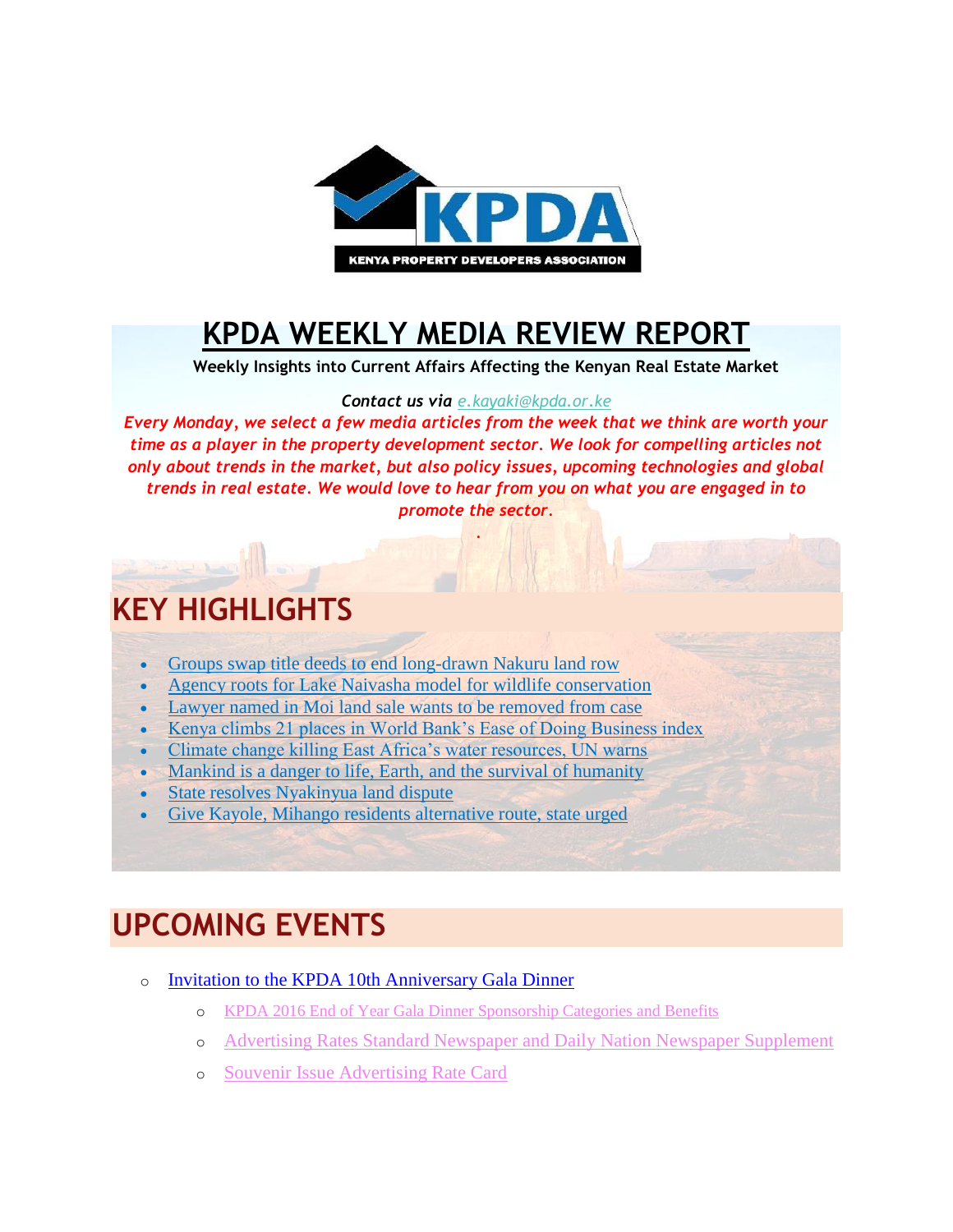

- [Counties team up with KRA to collect property rates](http://www.nation.co.ke/lifestyle/DN2/Counties-team-up-with-KRA-to-collect-property-rates/957860-3431052-tdjvyu/index.html)
- [Court asked to cancel Sh3bn land title deed](http://www.nation.co.ke/lifestyle/DN2/Court-asked-to-cancel-Sh3bn-land-title-deed/957860-3431048-apjgo8/index.html)
- [NLC settles 41-year-old land dispute in Nakuru](https://citizentv.co.ke/news/nlc-settles-41-year-old-land-dispute-in-nakuru-146734/)
- **[East Leigh developer protests NLC's claim on land](https://citizentv.co.ke/news/eastleigh-developer-protests-nlcs-claim-on-land-146757/)**
- [Government to shell out billions in compensation for LAPSSET land](http://www.nation.co.ke/lifestyle/DN2/Govt-to-shell-out-billions-in-compensation-for-LAPSSET-land/957860-3431050-i0qggyz/index.html)
- [How to tell if a land deal is real](http://www.nation.co.ke/lifestyle/DN2/How-to-tell-if-a-land-deal-is-real/957860-3431038-7d35d5/index.html)
- [Firm in Sh180m youth fund fraud stopped from interfering with property](http://www.nation.co.ke/news/youth-fund-fraud/1056-3432698-11vrt4l/index.html)